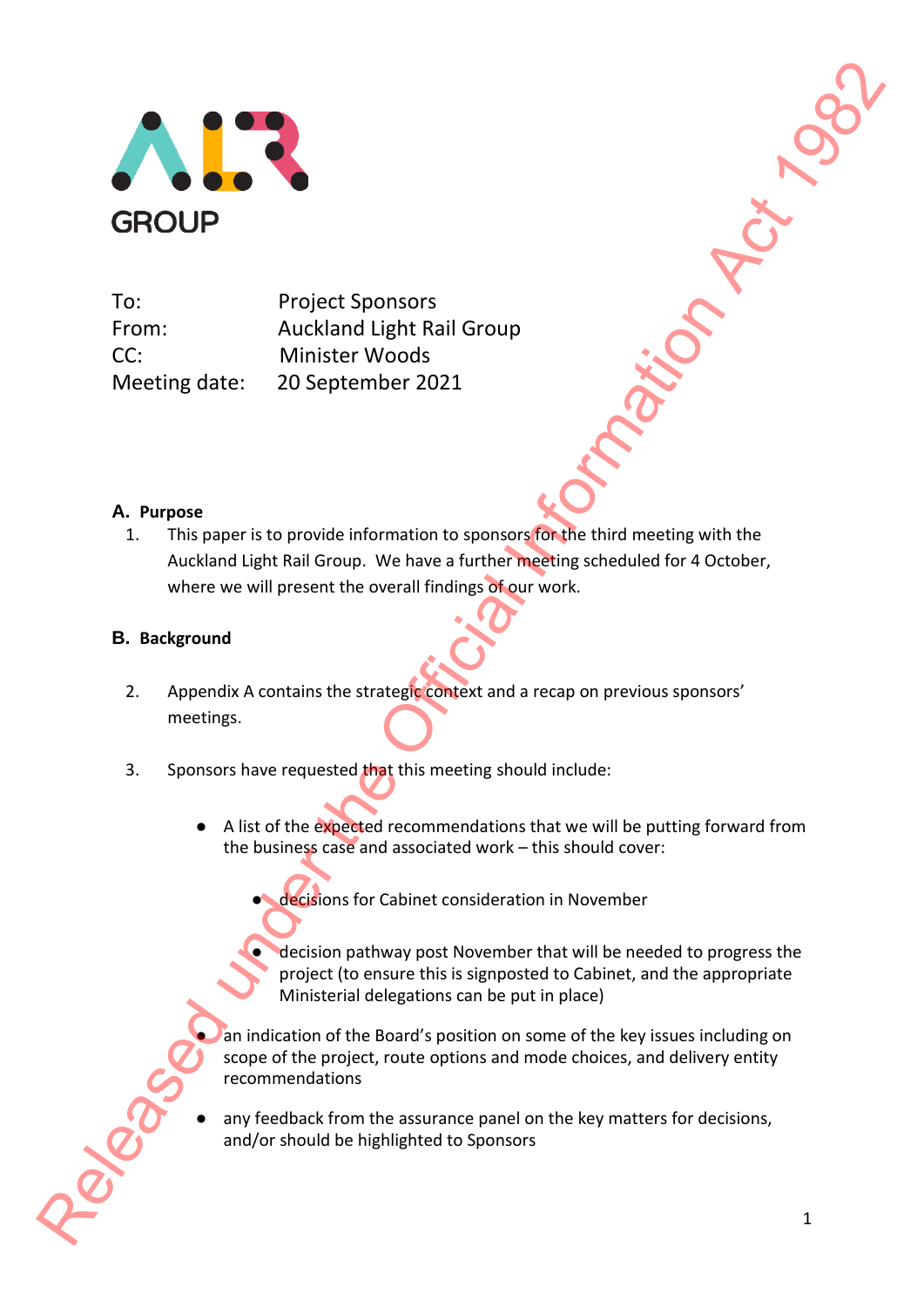- 4. In this paper, we cover:
	- $\bullet$  The scope of the project route options and mode choices
	- $\bullet$  How urban form opportunities inform the choice of route and mode  $-\text{and}$ the range of levers that would need to be pulled in order to achieve the urban objectives
	- Delivery entity and next phases of the project
	- Funding and value capture
	- **Media**
	- **Assurance**
- 5. Appendix B is a list of the nature of the recommendations that the Establishment Unit Board will be putting forward to Sponsors from the business case and associated work, to inform Cabinet decisions.
- 6. This paper presents the emerging views of the Establishment Unit. It is a high level and we do not provide all the evidence and analysis to support our preliminary guidance. The recommendations have been discussed with the ALR Group Board, but the Board is yet to reach its final decisions. For this reason, the emerging views may be refined, or change, as we progress to submission of the business case and final report of the Independent Chair for the Sponsors' meeting on 4 October. 4. In this paper, we cover:<br>
The scope of the project – route options and mode choices<br>
the vurban form opportunities inform the choice of route and model-world<br>
the analogo linear Shake column of the Official Informatio

### **C. Recommendations**

- 7. We recommend that the Sponsors:
	- **Note** the preliminary preferred option for *route and mode*;
	- Note the *urban context* and the potential levers, including policy changes and complementary investments and initiatives to be implemented by partners, including Kāinga Ora, Auckland Council, Eke Panuku, iwi and the private sector<sup>.</sup>
	- **Note** that decision-makers will need to understand Council's willingness to use tools available to it to recover the costs for enabling infrastructure for urban development within the wider CCM2 catchment.

● On the *Delivery Entity*:

**Note** that the Board will consider two possible options for the Delivery Entity, either Waka Kotahi (potentially through a subsidiary), or a new Schedule 4A company. In any case, we will recommend that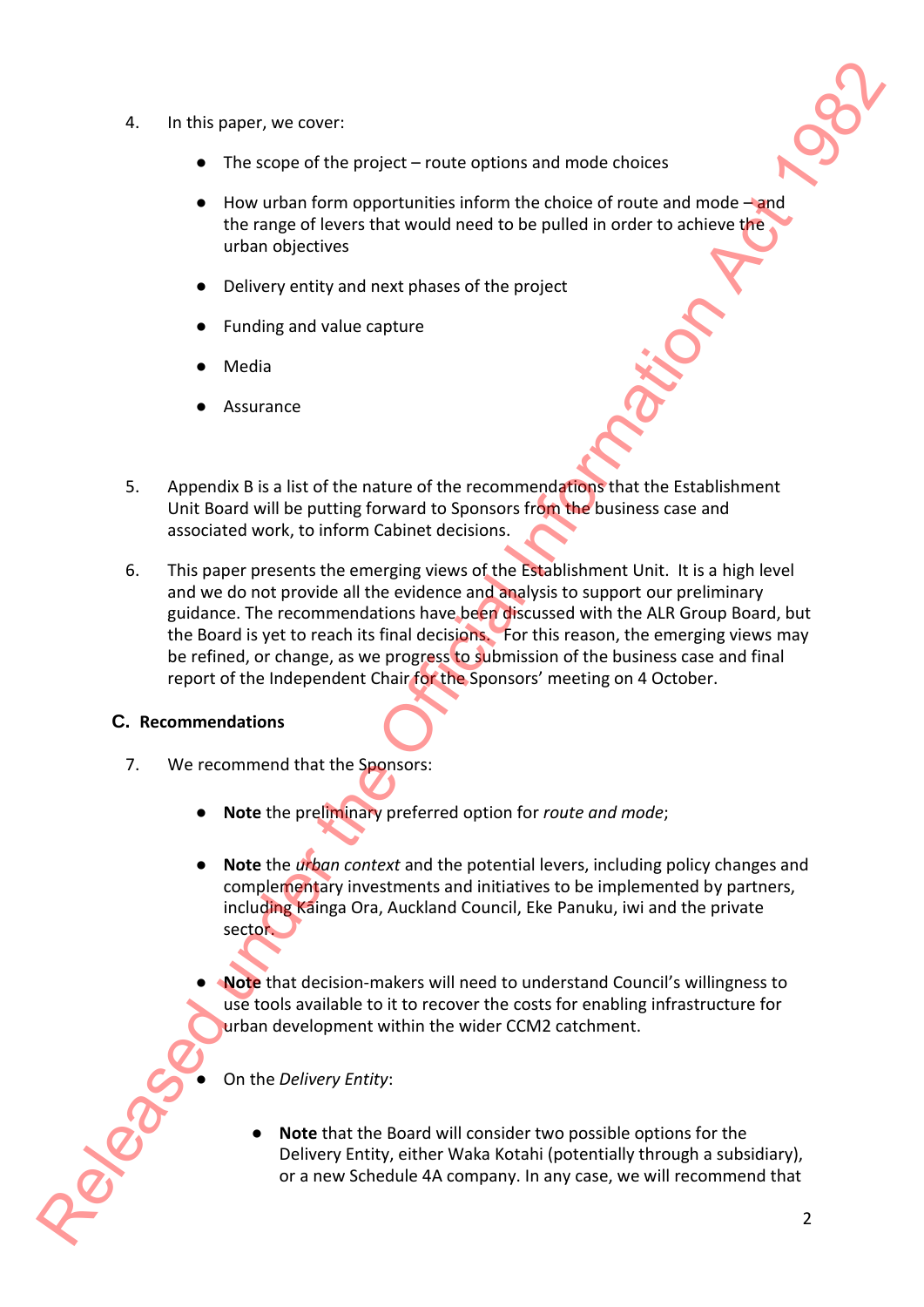- **Note** that for both potential options, partnership will be at the heart of the delivery model, with clear roles for Auckland Transport (likely to own and operate the asset) and Kāinga Ora, Auckland Council, Eke Panuku, iwi and the private sector.
- **Note** that in order to maintain project momentum, we will likely recommend that the project is taken forward via an operating unit, based on the Establishment Unit and housed in Waka Kotahi, with updated governance arrangements to ensure the necessary level of oversight required by Ministers, Auckland Council and mana whenua.
- **Note** the nature of the decisions Cabinet will need to make in November.
- Note that we will provide funding and value capture advice to inform decisions by Cabinet.
- Note the media update.
- **Note** the assurance arrangements and early insights from the assurance panel (comprising overseas experts).
- **D. Scope of the Project – route options and mode choices**

# *Objectives and weighting*

|                                 | flexibility is maintained around the final form and scope of the<br>Delivery Entity.                                                                                                                                                                                                                                                               |     |
|---------------------------------|----------------------------------------------------------------------------------------------------------------------------------------------------------------------------------------------------------------------------------------------------------------------------------------------------------------------------------------------------|-----|
|                                 | <b>Note</b> that for both potential options, partnership will be at the heart<br>of the delivery model, with clear roles for Auckland Transport (likely<br>to own and operate the asset) and Käinga Ora, Auckland Council, Eke<br>Panuku, iwi and the private sector.                                                                              |     |
|                                 | Note that in order to maintain project momentum, we will likely<br>recommend that the project is taken forward via an operating unit,<br>based on the Establishment Unit and housed in Waka Kotahi, with<br>updated governance arrangements to ensure the necessary level of<br>oversight required by Ministers, Auckland Council and mana whenua. |     |
|                                 | Note the nature of the decisions Cabinet will need to make in<br>November.                                                                                                                                                                                                                                                                         |     |
|                                 | Note that we will provide funding and value capture advice to inform<br>decisions by Cabinet.                                                                                                                                                                                                                                                      |     |
|                                 | Note the media update.                                                                                                                                                                                                                                                                                                                             |     |
|                                 | Note the assurance arrangements and early insights from the assurance<br>panel (comprising overseas experts).                                                                                                                                                                                                                                      |     |
|                                 | D. Scope of the Project - route options and mode choices                                                                                                                                                                                                                                                                                           |     |
|                                 |                                                                                                                                                                                                                                                                                                                                                    |     |
|                                 |                                                                                                                                                                                                                                                                                                                                                    |     |
| 8.<br>project.                  | Sponsors have previously endorsed the investment objectives and weighting for the                                                                                                                                                                                                                                                                  |     |
| <b>Objectives and weighting</b> | Unlocking significant urban development potential, supporting a quality compact<br>urban form and enabling integrated and healthy communities.                                                                                                                                                                                                     | 40% |
| A rapid transit service that:   | - Is attractive, reliable, frequent, safe and equitable<br>- Is integrated with the current and future active and public transport network<br>- Improves access to employment, education and other opportunities.                                                                                                                                  | 40% |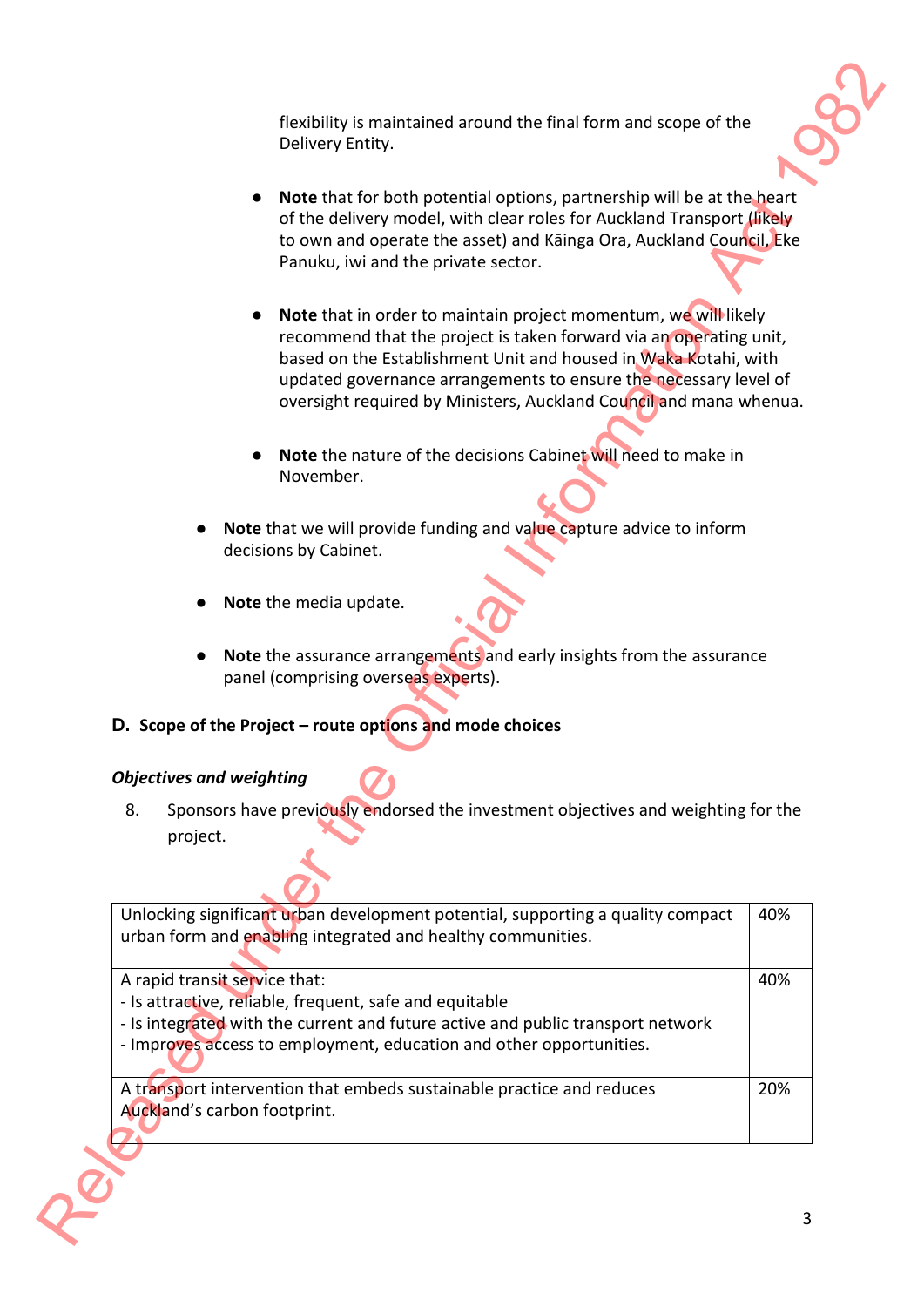## *Options*

- 9. At our last meeting, we advised that the final short list options for assessment were
	- Light Rail option (Sandringham or Dominion)
	- Light Metro option (Sandringham or Dominion)
	- Hybrid mode option (Light Metro on Sandringham with Light Rail in Onehunga and Māngere).
- 10. This list was narrowed to three options:
	- Option 1B Dominion Road Light Rail
	- Option 2A Sandringham Road Light Metro
	- Option 3 Light Rail, segregated (tunnel) from Wynyard to Mt Roskill (Hybrid)
- 11. All three options deliver the investment objectives sought. This means that we can, while still identifying a preference, offer sponsors alternative options differentiated by the desired levels of affordability and city shaping opportunities. Overall the Light Metro option performs best against the investment objectives, followed closely by Hybrid, and then Light Rail. Options<br>
9. At our last meeting, we advised that the final short list options for assessment week<br>
1. Guide Release of the Information of Dominical Information<br>
1. Until Motro outros (Sendingham or Dominical)<br>
1. This lis
	- 12. The key trade offs (other than cost) include:
		- Scale of urban growth (Light Metro and Hybrid deliver more growth than Light Rail, particularly when supported by implementing a range of interventions)
		- Disruption (Light Rail would result in disruption along the whole route, Light Metro disruption would be localised at stations and tunnel portals, with Hybrid being a mix, but closer to Light Metro)
		- Life span (Light Rail capacity possibly reached as early as 40 years, Hybrid with capacity for 60+ years and Light Metro with capacity for 80+ years).
		- Ability to integrate into a future rapid transit network (surface light rail could not be extended to the North Shore because of capacity constraints – albeit a transfer could be made from a future North Shore light metro tunnel at Wynward or Aotea station)
	- 13. Capital cost ranges for the 3 options are set out in the table below. These are early estimates and we continue to refine the costs, as we complete the business case. While the costs differ considerably our analysis indicates the benefits are commensurate to the costs so the draft BCRs end up broadly similar and are not a significant differentiator.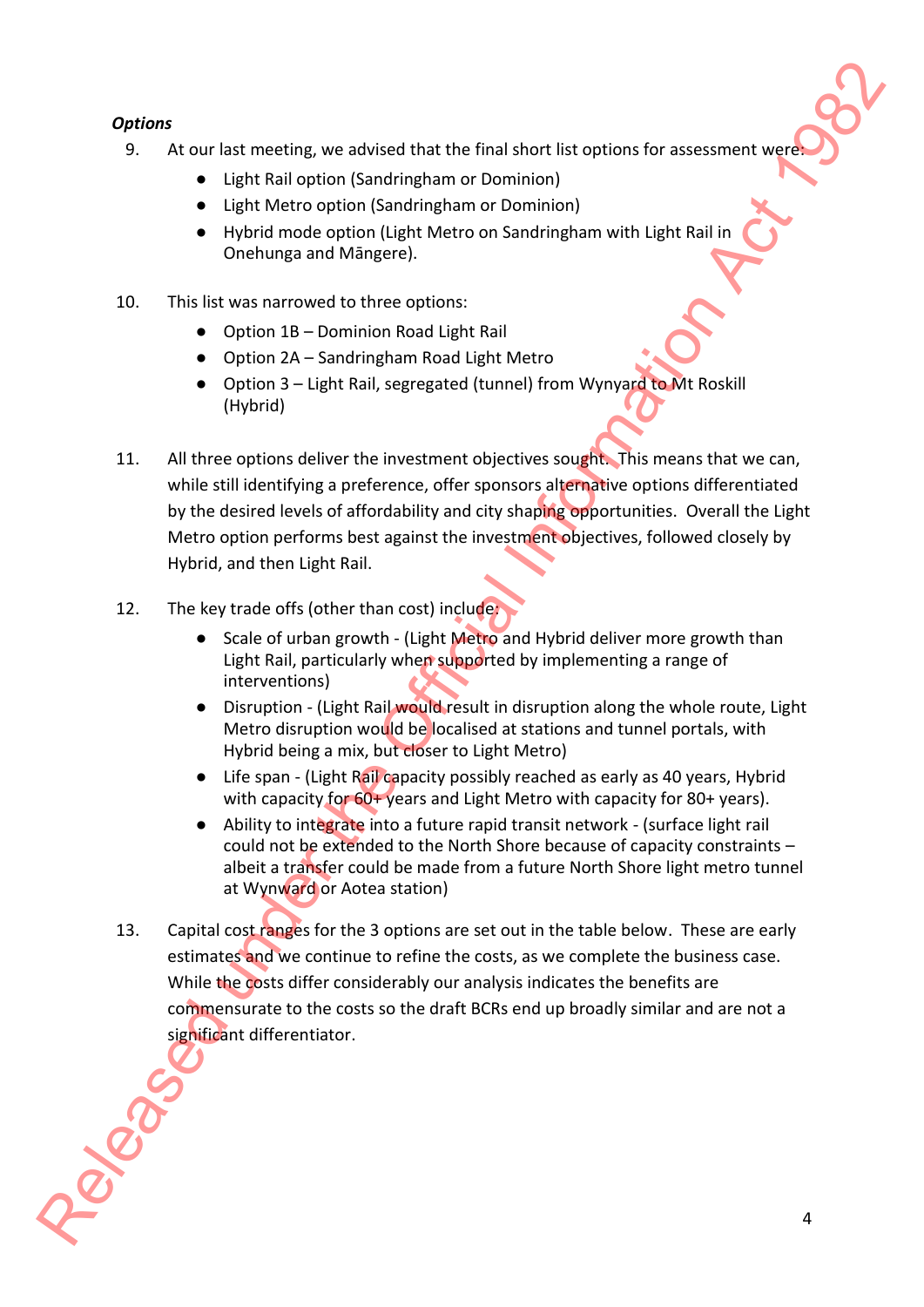

- 14. As noted, each of the options delivers the investment objectives and benefits increase commensurate with costs. While there are a number of trade-offs to consider, the decision for Sponsors, and in turn Cabinet, is essentially one of affordability versus aspiration.
- 15. Following a discussion of the Board on 14 September, it is likely that the Board will recommend the Hybrid option be taken forward to the detailed business case, noting Light Rail remains a good option, if decision-makers do not want commit to a very high level of expenditure.
- 16. The detail of the trade-offs involved when making decisions between mode and route will be made clear in our advice, allowing Sponsors to make choices and agree a preferred way forward.
- 17. In the interim the Unit and Board would appreciate any initial steer on affordability versus aspiration based on the costs outlined above.

# **E. Urban**

## *Context*

- 18. The Cabinet paper<sup>1</sup> asked what city shaping function CC2M should serve, what level of commitment can be given to delivering on the urban development opportunities unlocked by CC2M and what level of complexity the Government and stakeholders are prepared for. 14. As noted, each of increase commercial consider, the decarfordability versus a discurse commend the noting Light Rail very high level of 16. The detail of the route will be made a preferred way 17. In the interim the v Release the Control of the options deliver the investment objectives and planets.<br>
The Control of the Official Information Act 1982 (and the Official Information Act 1982) (and the Official Information Act 1982) (and the
	- 19. At the last meeting, sponsors:
		- Advised that their aspiration for urban development and growth in the corridor is high; and
			- Noted that interventions would need to be implemented through a range of initiatives, which could include collaboration across multiple agencies and organisations.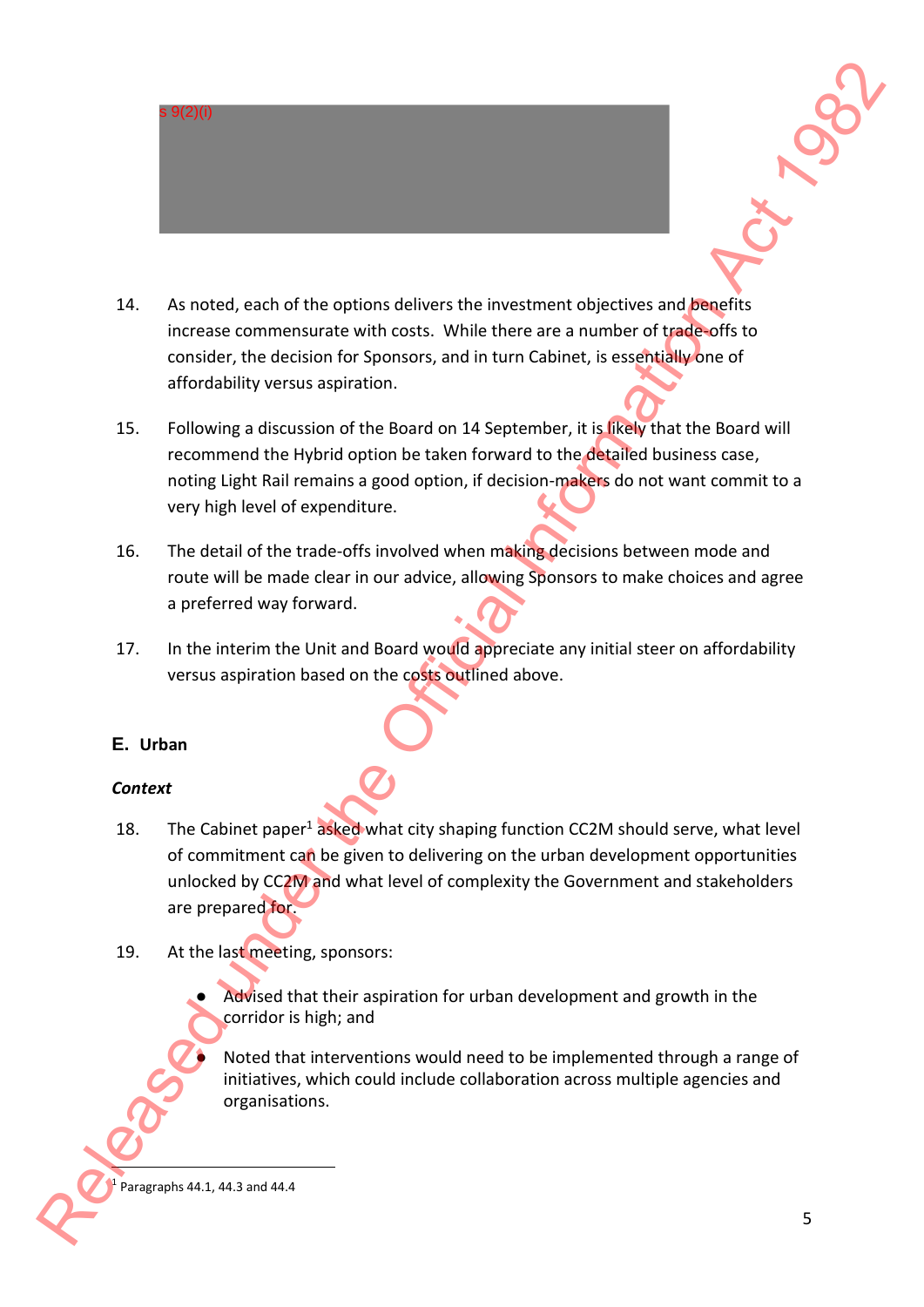20. At its meeting on 2 September 2021, the Auckland Council Planning Committee passed a number of recommendations, demonstrating support for the project (**see**  separate attachment). These are confidential until after Cabinet's decision. Broadly, Council is supportive of the project, understands the benefits, agrees in principle to the further investigate the range of urban interventions available, including the application of a more prescriptive planning approach to achieve greater levels of intensification, delivery of affordable housing, a quality-urban form, and goals to give effect to Te Tāruke-ā-Tāwhiri Auckland's climate plan. The Council endorsed a partnering approach to the delivery of Auckland Light Rail where Council and Crown are partners, but the precise nature of Auckland Council's role in the project going forward was not discussed. 20. At its mechanical 20 set the Official Information Act 1982 (and 1982) and the Official Information Commute Conserved under the Official Information Conserved under the Official Information Council Is approached the Of

## *The choice of route and mode will be informed by the scale, mix and potential outcomes of urban development opportunities in the corridor, but further interventions will be required to deliver on those opportunities.*

- 21. Investment in light rail alone will not fully optimise the urban and transport objectives and therefore additional urban transformation of the current built form will be critical to delivering against the wider project objectives.
- 22. The transformation will include changing the current residential and commercial land use in terms of densities, mix of uses and urban form alongside improvements in urban quality necessary to enable integrated and healthy communities. Done well, this will have a substantial positive impact on shaping the urban form of the city including its ability to reach its climate change goals. Policy changes allowing greater heights and densities will not however be enough to ensure these outcomes are achieved and may not optimise the potential benefits of a more synergistic approach between the project and the Crown Auckland Housing Program.
- 23. Whilst the business case only includes the costs associated with the proposed transport project, our advice will canvass the range of urban levers that could be applied in order to deliver the full urban and transport benefits, beyond the designation.
- 24. These levers could include a range of policy changes and complementary investments and initiatives implemented by partners including Kāinga Ora, Auckland Council, Eke Panuku, iwi and the private sector.
- 25. Decision-makers will need to understand Council's willingness to use tools available to it to recover the costs for enabling infrastructure for the urban development.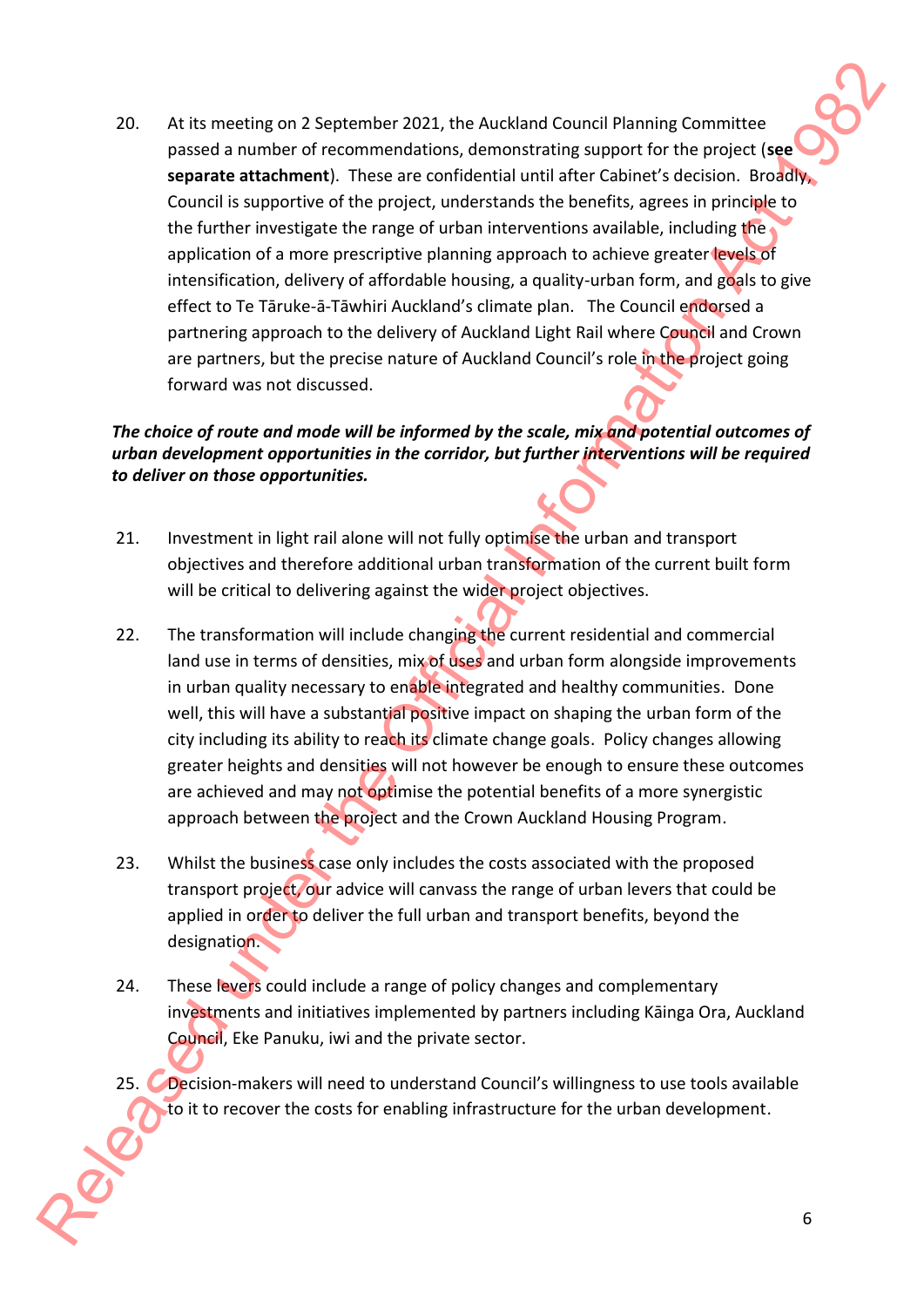

- 26. To support decision-makers, our advice will include analysis of what process, intervention frameworks and levers would need to be applied and by whom. Examples include:
	- **All of government partnership** as the leader for urban development: Establish a framework for commercial partnership with Kāinga Ora and Eke Panuku, including the utilisation of the Crown and Council property to unlock and deliver urban development opportunities (see delivery entity section below on recommended governance and project phasing)
	- Establish **partnership arrangements with Auckland Council** for the development of a corridor master plan, engagement plans and coordinating and establishing infrastructure, amenity upgrade and placemaking investment plans to support intensification and enhance urban quality
	- Maximise **iwi and private sector investment**: establish a framework and process to develop critical early transit oriented development precinct plans, including the potential role of iwi commercial interests and the private sector
	- **Planning and policy responses:** provide a planning framework that supports the desired urban development outcomes
	- **Partnership and procurement that creates housing choice and improves housing affordability**

## **F. Delivery entity, governance and next phases of the project**

## *Delivery Entity*

- 27. CC2M is large, complex project and the first of its kind in New Zealand. The project has a broad set of transport and urban outcomes including high expectations of what it will deliver and how it will work with others. Deciding on the right structure for planning and delivering the Project is important to ensure it is successfully delivered within the target timetable. The key variable is the extent to which urban outcomes will be delivered (vs enabled) by the Delivery Entity, which is a question to be determined once detailed planning has been undertaken. 26. To support dression makers, our adview will include enalysis of what process,<br>
interaction frameworks and levers would need to be applied and by whom.<br>
Complex including the understandent for the loader for under dis
	- 28. Our assessment finds that CC2M could be delivered by either an existing or a new entity. Each of the options considered has benefits and limitations and there will be significant challenges to capability and capacity under any of the options considered, particularly as the CC2M develops.
	- An existing entity is more efficient to establish as systems, processes, and some existing capability, can be leveraged. It would, however, require significant changes to render an existing entity fit-for-purpose to deliver CC2M. Risk would remain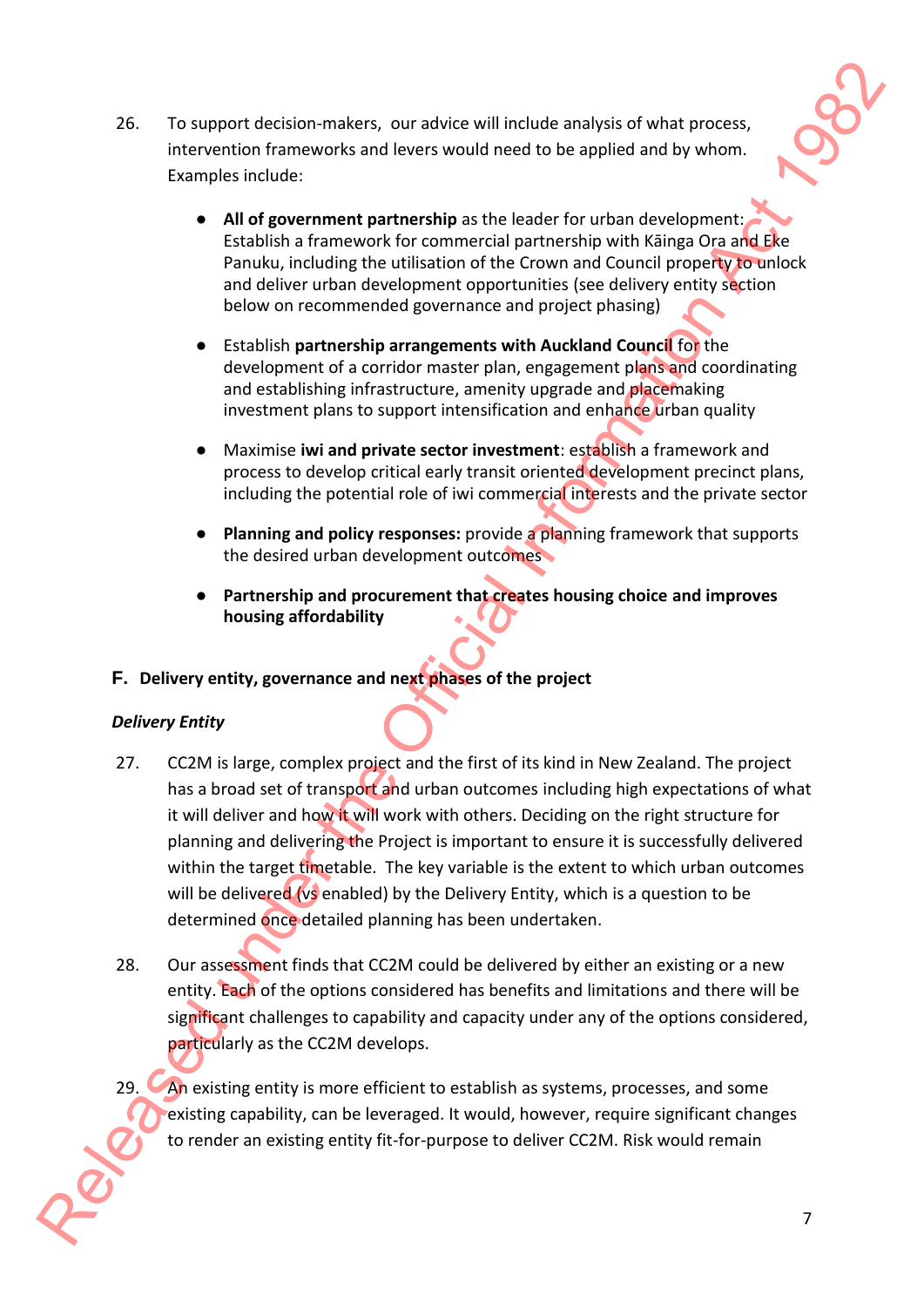around the ability of these entities to manage and govern CC2M alongside existing activities.

- 30. A new entity does require time and cost to establish, however, it can be created to suit CC2M's exact needs, functions and to provide the balance of operational autonomy and Ministerial / Sponsor oversight needed. It can be flexible to adapt as required.
- 31. The Delivery Entity recommendations were discussed at the Board meeting on 14 September. The Board has asked for a further discussion at its meeting on 28 September, based on the analysis of two possible options: project to be taken forward by Waka Kotahi (potentially through a subsidiary), or a new Schedule 4A company. Partnership will be at the heart of any delivery model, with clear roles for Auckland Transport (likely to own and operate the asset) and Kāinga Ora, Auckland Council, Eke Panuku, iwi and the private sector. around the ability of these centries to manage and govern CCIM alongside existing<br>activities.<br>A new entity size require time and cost to establish, however, it can be loweristed ust CCIM alongside costing<br>and the Official
	- 32. Either way, we will likely recommend that flexibility is maintained around the final form and scope of the Delivery Entity. The detailed business case (DBC) stage will provide further clarity on route and mode, urban development opportunities, and the role of the Delivery Entity and its partners.
	- 33. This will provide Sponsors with the opportunity to reassess the form of the Delivery Entity to ensure the right entity is used to deliver CCM2.

### *Governance*

- 34. Governance is critical. We are likely to recommend that sponsors for the next phase should continue to act as in this role with the addition of the Minister of Housing and mana whenua representation.
- 35. The Board has asked the unit to provide more detail on the proposed governance for the next phase of the project to ensure a clear line of sight between decision-makers and the project and clarity as to where decisions/ accountability sit.
- 36. A skills-based project board will be required, noting that there are risks related to governance capacity and capability.
- 37. The development of the governance arrangements going forward will be led by the Crown, as will any legal agreements of which the Crown/Sponsors are partners. Sponsors will need to be satisfied that the preferred way forward achieves the right level of ministerial influence, and manages risk to those accountable for the delivery of the project and its outcomes. We are working closely with Treasury and the Ministry of Transport to ensure alignment on the decisions that will need to be taken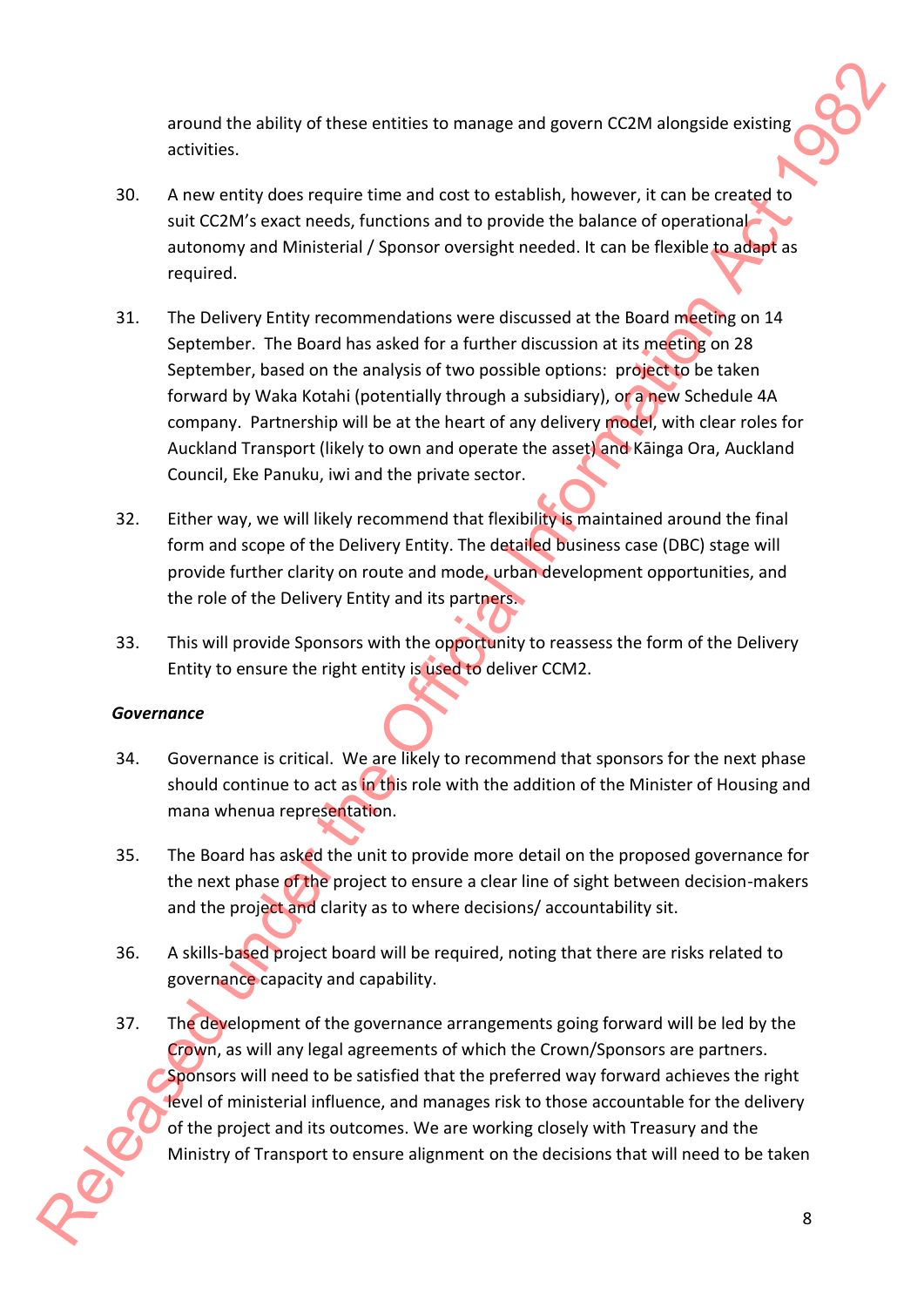by the Crown and the decisions that can be taken to ensure that the project maintains momentum.

## *Next phases of the project*

- 38. The history of this project is that there have been intensive periods of work, with long pauses for critical decisions to be made to enable the next phase to commence. When this occurs, there is an inevitable delay to programme, critical resources are lost, there is a lag for teams to be re-established and resourced appropriately and costs increase. This can be avoided if we understand and plan for the next phases of the project. by the Coown and the decisions that can be taken to ensure that the project<br>
maintains momentum.<br>
Next phases of the project<br>
SR The Most can be project with the three bases become there is even be the set of the Official
	- 39. We are working closely with the Ministry of Transport and Treasury on the critical decisions that will need to be taken by Cabinet at the end of the year to enable the project to move forward, as well as signposting future decisions and where those should sit.
	- 40. The imperative of maintaining project momentum and the recognition that final decisions around the form and scope of the Delivery Entity are not finalised, mean that we propose an operating unit be established based on the existing Establishment Unit for the next phase, and that it should continue to be housed within Waka Kotahi (either as a unit or subsidiary).
	- 41. The following (non-exhaustive) list sets out the focus areas for the next  $12 15$ months:
		- Urban Form Commercial Development and Partnership Strategy
		- Corridor master and station precinct planning
		- Scheme design/technical tenders to the market (also to support urban form and master planning above)
		- Developing partnering roles, responsibilities and agreements
		- Continued partnership with Mana Whenua
		- Consenting and designations
			- Property acquisitions
			- Procurement strategy and engagement
		- **Continued community and stakeholder engagement**
		- Progression of the detailed business case
		- Organisation Design People/Systems and Processes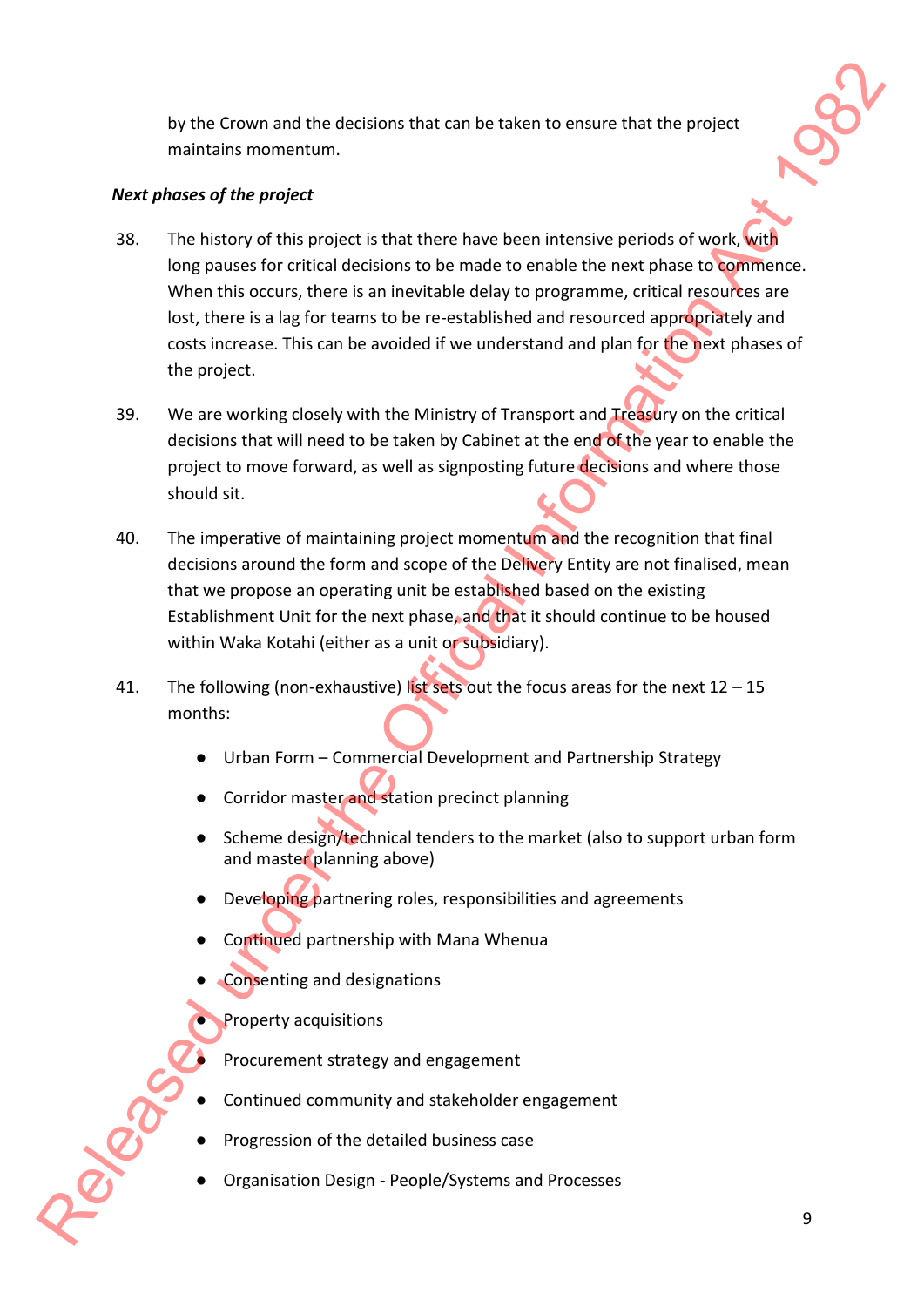- 42. The governance of the next phase is critical, reflecting the nature and significance of the strategic and policy decisions needing to be made in the coming months, including in relation to funding, urban development scope, land acquisition, final ownership and investment decisions. It is therefore vital that whatever entity takes forward the next phase, the appropriate governance arrangements are in place to enable the necessary level of oversight required by Ministers, Auckland Council and mana whenua. This will need to be agreed by Cabinet in November.
- 43. The transition unit governance structure will be determined by Ministers. We recommend it should have an operationally independent project Board and a forum for partner involvement. Resourcing will be drawn primarily from the existing Establishment Unit supplemented by specialist external advisors. Funding and backoffice services will continue to be provided by Waka Kotahi. We note that Sponsors have previously provided guidance that they wish to make announcements around governance and entity structure sooner rather than later – we think this proposal will allow this to happen. The governance of the next base is critical, reflecting the nature and applicance<br>the obstration relation to the content of the content of the content of the content of policies<br>of the observation and the official Informa
	- 44. The recommendation to establish the operational unit within Waka Kotahi is based on their existing role in the CC2M project, as well as their responsibilities as the national transport agency. In addition, Waka Kotahi has significant experience delivering large, multi-stakeholder capital transport projects in New Zealand, and comprehensive relationships with agencies and the community that can be leveraged.
	- 45. A decision whether the project should remain part of Waka Kotahi, or transition to a schedule 4A company, will likely occur at a point in time when there is sufficient certainty around the Project, roles and responsibilities, and governance required for key decisions and potential contracts to be entered into. At this stage there is no absolute target date for this to occur although in working with the Ministry of Transport and Treasury, a date of no later than 23 March 2023 has been suggested.
	- 46. In November, Cabinet will need to decide:

● A **future work programme** for the next phase of the project, the key activities involved, the associated decisions needed during this programme (based on the unit's recommendations)

● The optimal **governance and partnership arrangements**, recognising that many decisions in the next phase will sit with the Crown and will evolve over time as the project transitions from detailed planning, through funding decisions to delivery and construction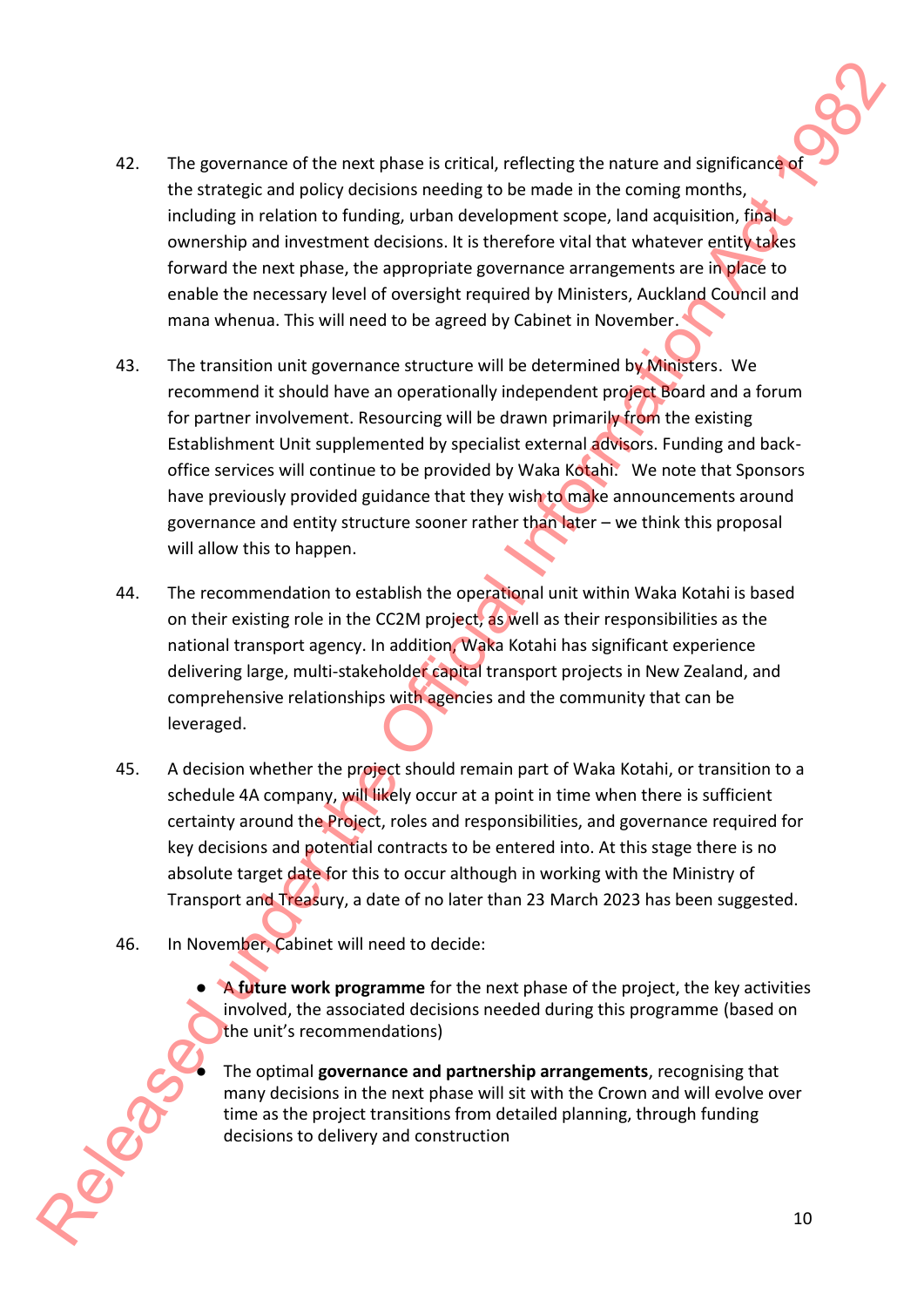- The **mandate** that is given to the operational unit that is responsible for taking forward a programme of work in the immediate next phase
- The **funding** that is needed to deliver this next phase, and the source of that funding (whilst this will not include funding decisions for the delivery of the project, which will come at a future stage, the project will need certainty of funding over a number of years so that it can make contractual commitments)
- The best **form** for the operational unit to take in the next phase.

## **G. Funding and value capture**

- 47. Our last report to sponsors outlined a summary of the approach to the funding and value capture work and some early considerations. We will receive further reports on both funding and value capture, which will inform the final advice.
- 48. We are progressing additional advice into the funding and value capture options to support the project. This considers the levers that currently exist or could be available to support the project. Ultimately there will need to be choices made by Sponsors on the level of Crown versus wider contributions to both the capital and operating costs for the project. This advice will support Treasury and the Ministry of Transport in their advice on funding and potential value capture tools.

## **H. Media**

49. We are proposing three proactive media articles in the coming weeks. The first article outlines why trackless trams, heavy rail and buses did not progress as modes during the long list assessment and through to the short list. The second article will focus on urban form and trade-offs around greater intensification. The third article will feature an international case study and will focus on transit oriented developments. We are aiming to feature this in the Infrastructure supplement in the NZ Herald. For mandate Unit Is given to the operations unit that is responsible for taking forward a programme of work in the intermediate mest phase<br>
in high funding the United States do select this mest phase. The Official Informa

# **I. Assurance**

- 50. The ALR Group has an internal and external assurance framework currently containing four different sets of activities targeting different aspects of the work with the project:
	- Treasury Gateway Review scheduled to take place week commencing 18 October, with the Gateway Report 22 October.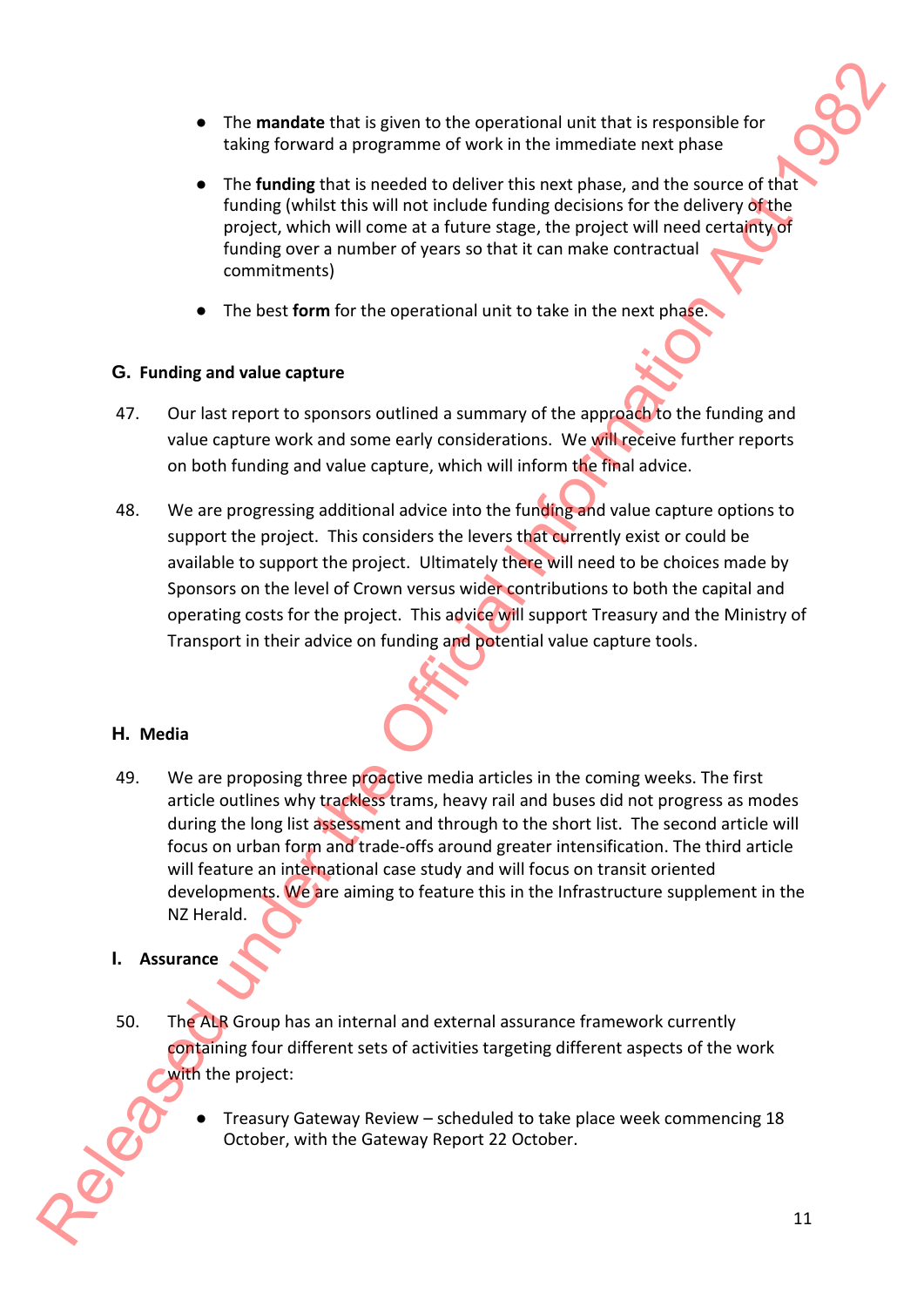- Assurance panel, comprising 2 independent overseas experts (Anna Chau<sup>2</sup> and Frank Allen<sup>3</sup>)
- An internal assurance group, comprising members who are independent from workstream leads, which has been established to ratify key assumptions and decisions.
- A peer review regime within the technical workstreams, to verify technical reports. This has included the use of Treasury clinics for the business case workstream.
- 51. The Assurance Panel attended the Board meeting on 24<sup>th</sup> August and provided some preliminary insights. They will attend a special Board meeting on 21<sup>st</sup> September, following a review of key documents. Their initial insights included three strategic considerations for this phase of the project:
	- $\bullet$  The importance of problem/ opportunity definition this is a critical stage of project planning and a clear statement of problem or opportunity definition. Transport/urban or both? This will help drive options, the cost profile, and set of beneficiaries. Also need to look at opportunities. Examples where lack of problem definition caused failure are in Kuala Lumpur.
	- Vision of the future light rail project as part of the overall transport network regardless of size, even if single corridor, the project needs to be integrated with the transport network. Most successful schemes have been wellintegrated. Good example is Manchester. What is the compelling view of future network to sell to the community? Having cohesion and commitment to future network is critical.
	- Construction disruption and stakeholder consultation disruption has been the Achilles heel of many projects. For example, in Edinburgh, they dug up the high street and then did not proceed; Sydney has had major issues and still faces opposition. Made worse from delays caused by utility relocations. Deal with these issues early – both physical and stakeholder issues. The best projects have involved extensive consultation/ engagement and management throughout, even after project goes into operation.

<sup>&</sup>lt;sup>2</sup> With a career spanning 30 years, Anna is a recognised leading transport economist and a commercial analyst in investment planning and transactional support. Anna is also an experienced senior executive leader with significant government experience, including secondments. She has worked for the public sector in Australia and the UK, global professional services firms, and a major transport group on the FTSE250 in the UK. Anna has worked across the infrastructure sector, including transport, health, the environment (including water, waste), law enforcement and justice, energy and IT. In transport, Anna has extensive experience of all modes in both passenger and freight services, while specialising in passenger rail (including light rail), road and active transport projects. Anna has been involved in ten different light rail schemes around the world, including Auckland LRT Study (2013), Melbourne Trams, Manchester Light Rail (during various stages), Sydney Light Rail CBD and South East extensions, ACT Light Rail Stage1, and Gold Coast Light Rail Stage 3A. Release the control of the process control of the process control of the process control of the process control of the process control of the process control of the process control of the Christmas Control of the Christma

<sup>&</sup>lt;sup>3</sup> Irish Rail/ Iarnród Éireann - Chairperson since 2017, Board Member and Audit Committee Chair (2013-2017). Railway Procurement Agency (RPA), Dublin (2002-2012) - Chief Executive. As first Chief Executive of RPA, he led the planning, design and operation of Dublin Light Rail (Luas) and other transport projects in partnership with the private sector.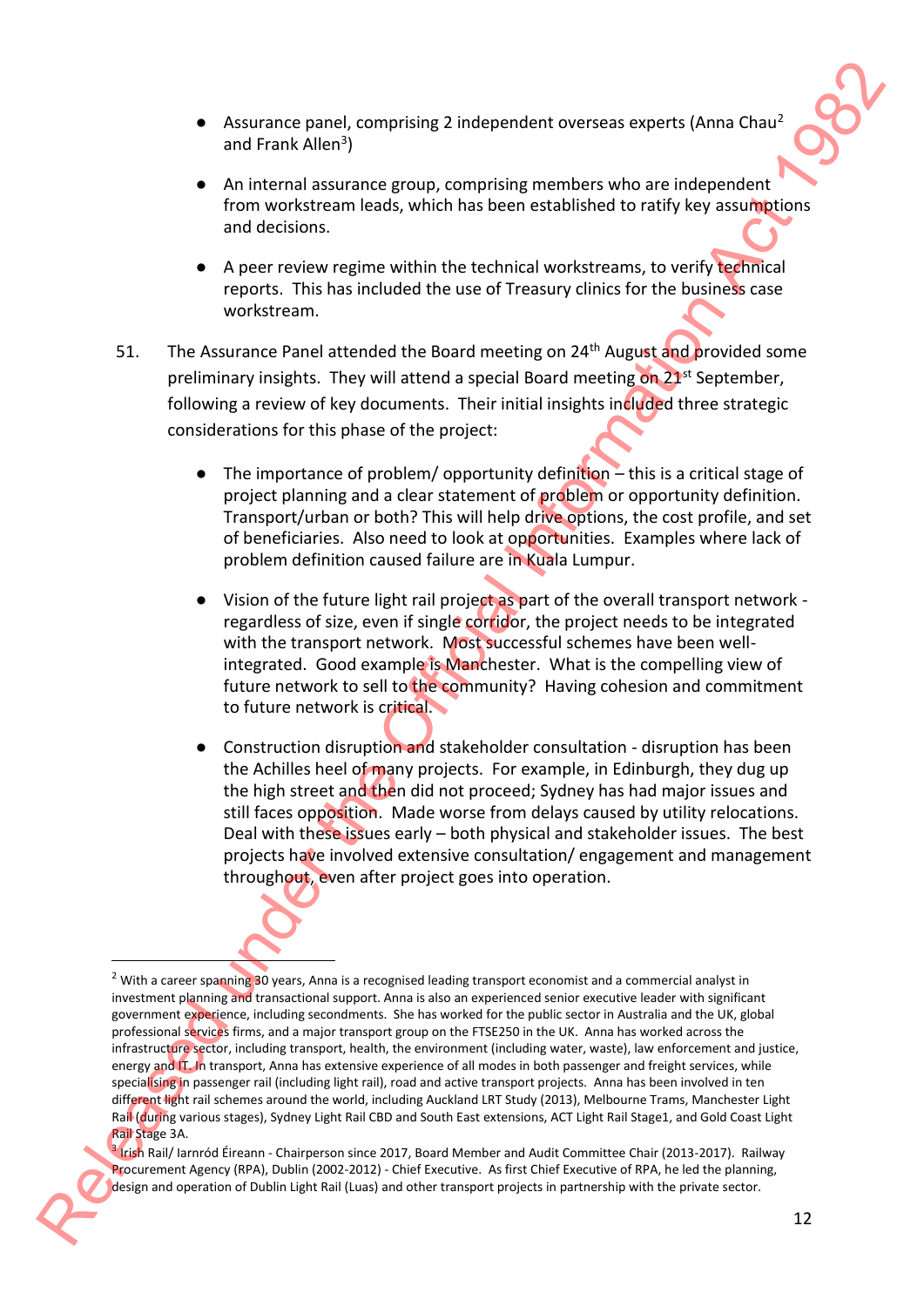# **Appendix A**

### *Strategic context*

- 52. In March, Cabinet decided to progress work on the City Centre to Māngere project via an "Establishment Unit", which is a joint endeavour between Waka Kotahi, Auckland Transport, Auckland Council, Kāinga Ora and the Ministry of Transport.
- 53. The Establishment Unit was tasked with progressing the following work<sup>4</sup> over a six month period:
	- Completing business case work to inform future advice to Cabinet;
	- Undertaking initial iwi, stakeholder and community engagement;
	- Preparing advice on the form and governance arrangements for the delivery entity for the project;
	- Preparing advice on the options to take the project forward, including mode, alignment, and decision gateways; and
	- Supporting and informing, as required, policy work undertaken by policy agencies.
- 54. Sponsors for this project are the Minister of Transport, the Minister of Finance, the Mayor of Auckland and the Deputy Mayor of Auckland. The Minister of Housing must also be consulted on significant decisions. A copy of this paper will be provided to the Minister of Housing and the Ministry of Housing and Urban Development has had an opportunity to review this paper, alongside the Ministry of Transport, Treasury and Council officials. Rependix A<br>
Strongs): contact<br>
So. In Morot, Cablinet decided to progress work on the City Center to Miniter engines<br>
value in the City Center of Minitial Information Act 1982 Act 1982 Act 1982<br>
Activity Transport, Activit
	- 55. The role of the Sponsors<sup>5</sup> includes:
		- Setting the strategic direction of the Establishment Unit Board, including on the scope of the business case outputs, including what key decision criteria will be included, such as mode, alignment, funding and financing options, so that the Establishment Unit Board has appropriate guidance on the project sponsors' objectives and interests sufficient to allow the Establishment Unit to undertake its work;
		- Being regularly informed of progress with the work and provide direction on key strategic, policy or systems matters as required;
		- Maintaining political cooperation between central government and Auckland Council with regard to the project; and

With the benefit of the advice from the Independent Chair, enabling Ministers to take back to Cabinet proposed decisions to inform the next stage.

CAB-20-MIN-0300 <sup>5</sup> Terms of Reference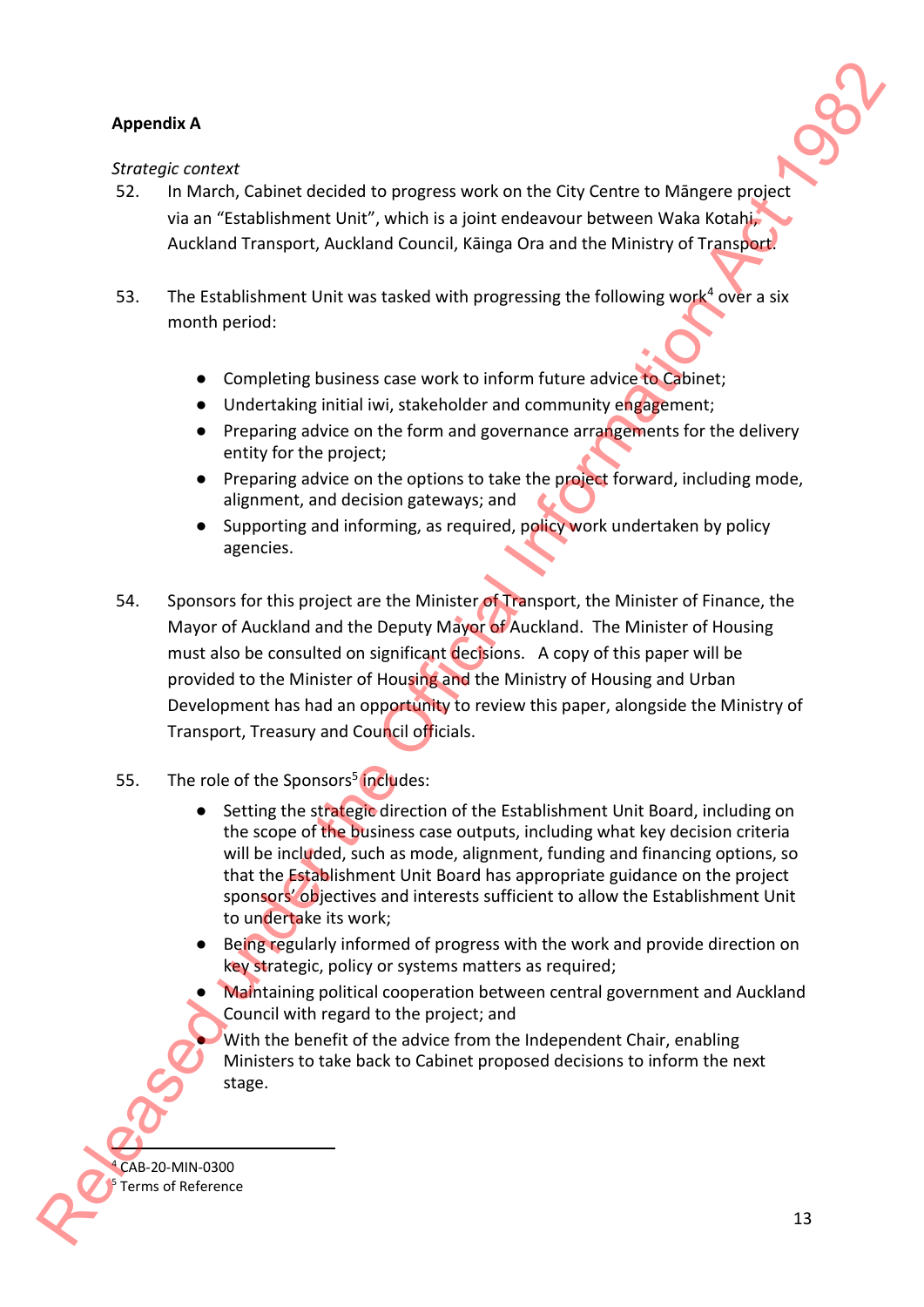### *Recap on previous sponsors' meetings*

- 56. Sponsors have met twice and we have discussed:
	- The role of the project outcomes and investment objectives as the basis for supporting future decision making on the project, alongside the wider policy context
	- The scope of the business case and additional advice that the Establishment Unit will prepare to inform decisions by Cabinet at the end of the year. We provided a "Milestones Report" dated 5 July, to provide further detail to Sponsors on the scope of the work
	- The Stakeholder engagement plan and the Mana Whenua engagement plan, both of which were endorsed
	- The proposed scope of the delivery entity advice
- *Urban form and development* including the possible scale of urban transformation in the corridor; urban interventions to achieve the urban transformation; and recognition that interventions will need to be implemented through a range of initiatives which could include collaboration across multiple agencies and organisations Recay on previous sponsors' meetings<br>
So sponsors have met twice and two have discussed.<br>
The role of the project cost conservate and investigate the place of the project cost in the particular computer of the Official Inf
	- *Mana whenua partnership* and *communications/ engagement*
	- the *business case*, including the objectives and proposed weightings for the business case; final short list options for assessment; and the emerging tradeoffs
	- the proposed approach to progressing the *funding and value capture work* and the early considerations that have been identified
	- a general progress update.

14